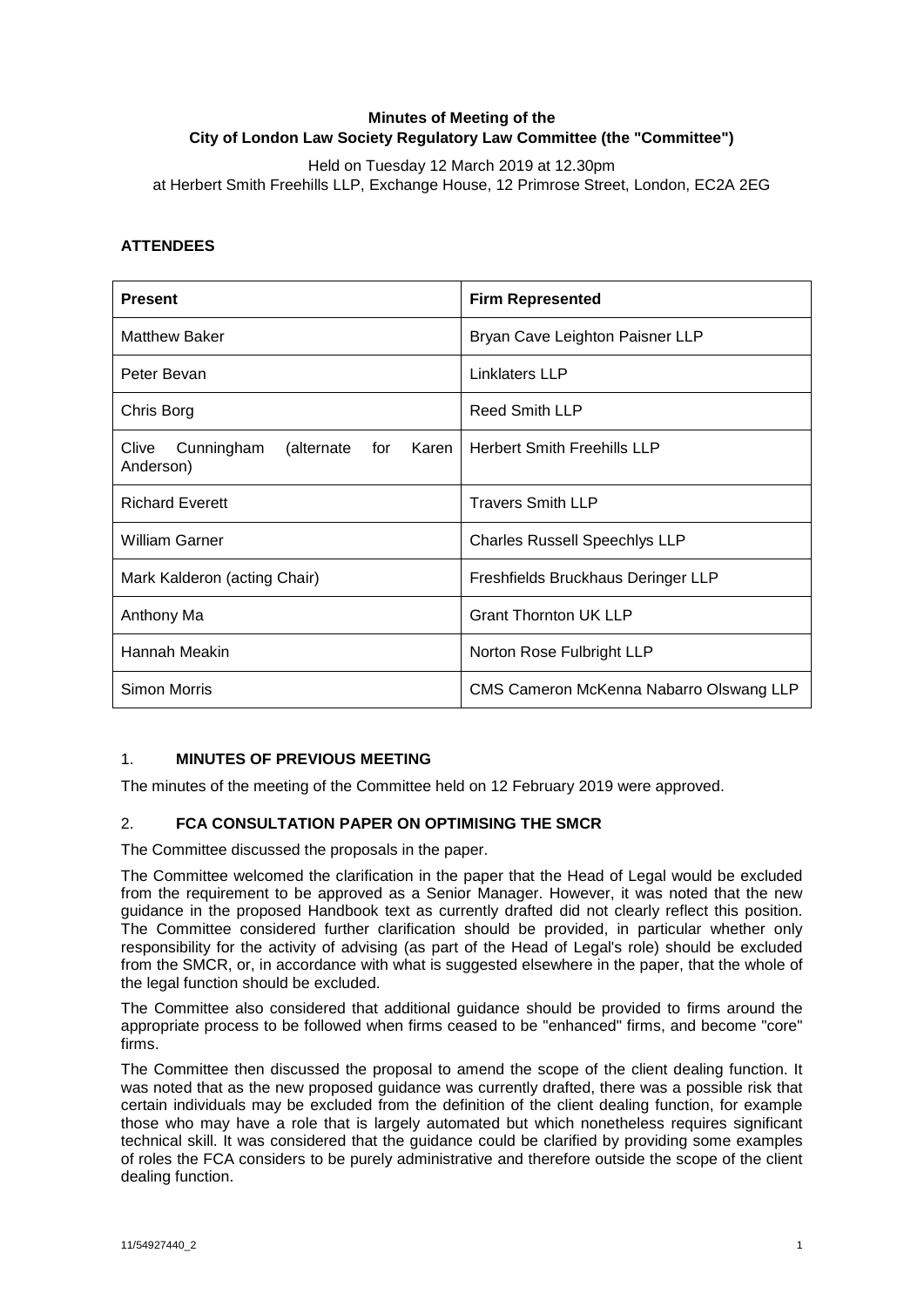Finally, the Committee discussed the proposals relating to the application of the Certification regime to systems and controls roles. The Committee considered that the proposal should be amended to clarify that a Senior Manager should be fit and proper to carry out any role that falls outside of the scope of their designated senior manager function, rather than requiring an individual to be both a Senior Manager and a member of certified staff.

It was agreed that a member would draft a response setting out the Committee's concerns.

#### 3. **FEEDBACK FROM CALLS WITH THE FCA**

The Committee briefly discussed the outcomes of two calls held with the FCA on two of the Committee's previous responses, namely the Committee's letter to the FCA on the MiFID change in controller notification forms, and the Committee's response to the FCA consultation paper on restricting contract for difference products sold to retail clients.

It was confirmed by those who had attended the calls that there were no action points arising for the Committee.

#### 4. **BOE CONSULTATION PAPER ON THE BOE'S PROPOSED APPROACH TO ASSESSING RESOLVABILITY**

The Committee discussed the draft response circulated to the members ahead of the meeting.

Further the discussions at the February meeting, the response mainly addressed the Committee's concerns relating to the public disclosures on resolvability to be made by both the Bank of England and the firms themselves.

The Committee discussed the nature of the information disclosed in the public statements, and in particular whether such information was likely to be "inside information". The Committee considered that it was unlikely that there would be justifiable reasons for delaying publication of any such inside information in accordance with the applicable market abuse regulations, but there would be merit in suggesting that care should be taken by the Bank of England in the manner and timing of its disclosure. As part of this, the Committee agreed with the Bank of England's preferred option presented in the paper for both the Bank of England's and firm's public statements to be published on the same day.

The Committee also discussed the potential risk of the Bank of England's public statements producing a "league table" of banks and their resolvability, presenting a false impression that some banks were safer than others.

It was agreed that a member would update the draft response and circulate for members to review.

### 5. **FCA CONSULTATION PAPER ON THE REGULATORY PERIMETER FOR CRYPTOASSETS**

The Committee briefly discussed the paper. It was noted that generally the new guidance from the FCA was welcomed, although there were divergent views relating to regulation of cryptoassets (beyond the scope of this paper) across EU and regulators in other jurisdictions which would need to be resolved in due course. It was also noted that further consultation papers were due later in the year which may be more appropriate for the Committee to comment on.

It was decided that the Committee would not submit a response.

### 6. **OTHER CONSULTATIONS TO WHICH THE COMMITTEE MAY WISH TO RESPOND**

The Committee briefly discussed the HMT inquiry into the future of the UK's financial services after Brexit and it was decided that the Committee would not submit a response. There were no other open consultation papers to which the Committee wished to respond.